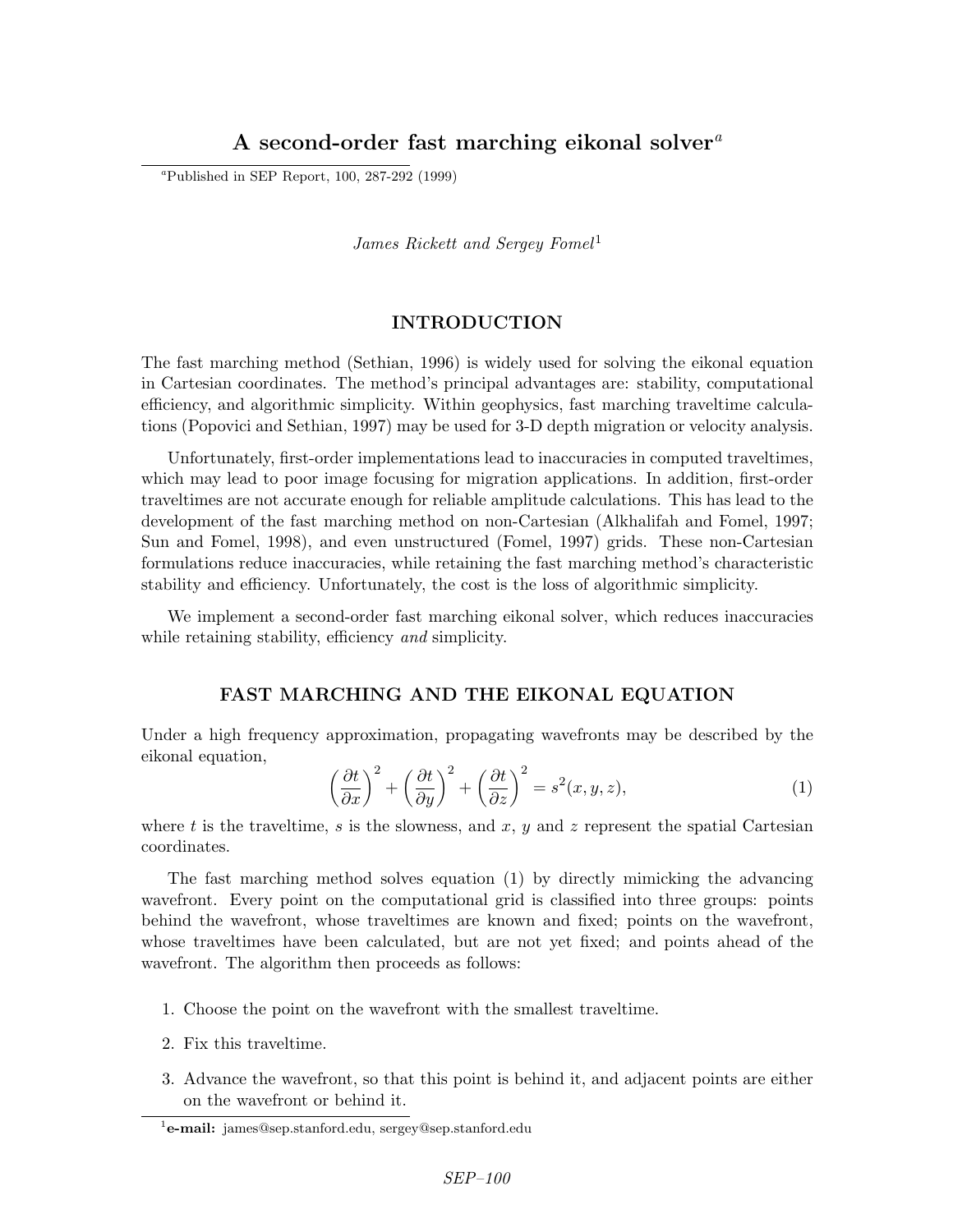- 4. Update traveltimes for adjacent points on the wavefront by solving equation (1) numerically.
- 5. Repeat until every point is behind the wavefront.

The update procedure (step 4.) requires the solution of the following quadratic equation for  $t$ ,

$$
\max(D_{ijk}^{-x}t,0)^{2} + \min(D_{ijk}^{+x}t,0)^{2} + \max(D_{ijk}^{-y}t,0)^{2} + \max(D_{ijk}^{-y}t,0)^{2} + \max(D_{ijk}^{-z}t,0)^{2} + \min(D_{ijk}^{+z}t,0)^{2} = s_{ijk}
$$
\n(2)

where  $D_{ijk}^{-x}$  is a backward x difference operator at grid point, ijk,  $D_{ijk}^{+x}$  is a forward x operator, and finite-difference operators in  $y$  and  $z$  are defined similarly. The roots of the quadratic equation,  $at^2 + bt + c = 0$ , can be calculated explicitly as

$$
t = \frac{-b \pm \sqrt{b^2 - 4ac}}{2a}.
$$
\n
$$
(3)
$$

Solving equation (2) amounts to accumulating coefficients a, b and c from its non-zero terms, and evaluating  $t$  with equation  $(3)$ .

If we choose a two-point finite-difference operator, such as

$$
D_{ijk}^{-x}t = \frac{t_{ijk} - t_{(i-1)jk}}{\Delta x} \tag{4}
$$

then 
$$
(D_{ijk}^{-x}t)^2 = \alpha t_{ijk}^2 + \beta t_{ijk} + \gamma
$$
 (5)

where  $\alpha = \frac{1}{\Delta x^2}$ ,  $\beta = -2t_{(i-1)jk}\alpha$  and  $\gamma = t_{(i-1)jk}^2\alpha$ . Coefficients a, b and c can now be calculated from  $a = \Sigma_l \alpha_l$ ,  $b = \Sigma_l \beta_l$ , and  $c = \Sigma_l \gamma_l - s^2$ , where the summation index, l, refers to the six terms in equation (2) subject to the various min/max conditions.

This two-point stencil, however, is only accurate to first-order. If instead we choose a suitable three-point finite-difference stencil, we may expect the method to have second-order accuracy. For example, the second-order upwind stencil,

$$
D_{ijk}^{-x}t = \frac{3t_{ijk} - 4t_{(i-1)jk} + t_{(i-2)jk}}{2\Delta x}
$$
(6)

$$
\text{gives} \quad (D_{ijk}^{-x}t)^2 \quad = \alpha' t_{ijk}^2 + \beta' t_{ijk} + \gamma' \tag{7}
$$

where this time  $\alpha' = \frac{9}{44}$ 

$$
\beta' = \frac{-3(4t_{(i-1)jk} - t_{(i-2)jk})}{2\Delta x^2} = -2\alpha' t'_{(i-1)jk},
$$

$$
\gamma' = \frac{(4t_{(i-1)jk} - t_{(i-2)jk})^2}{4\Delta x^2} = \alpha' t'^2_{(i-1)jk},
$$

and 
$$
t'_{(i-1)jk} = \frac{1}{3}(4t_{(i-1)jk} - t_{(i-2)jk}).
$$

 $rac{6}{4\Delta x^2}$ 

Coefficients, a, b and c can be accumulated from  $\alpha'$ ,  $\beta'$  and  $\gamma'$  as before, and if the traveltime,  $t_{(i-2)jk}$  is not available, first-order values may be substituted.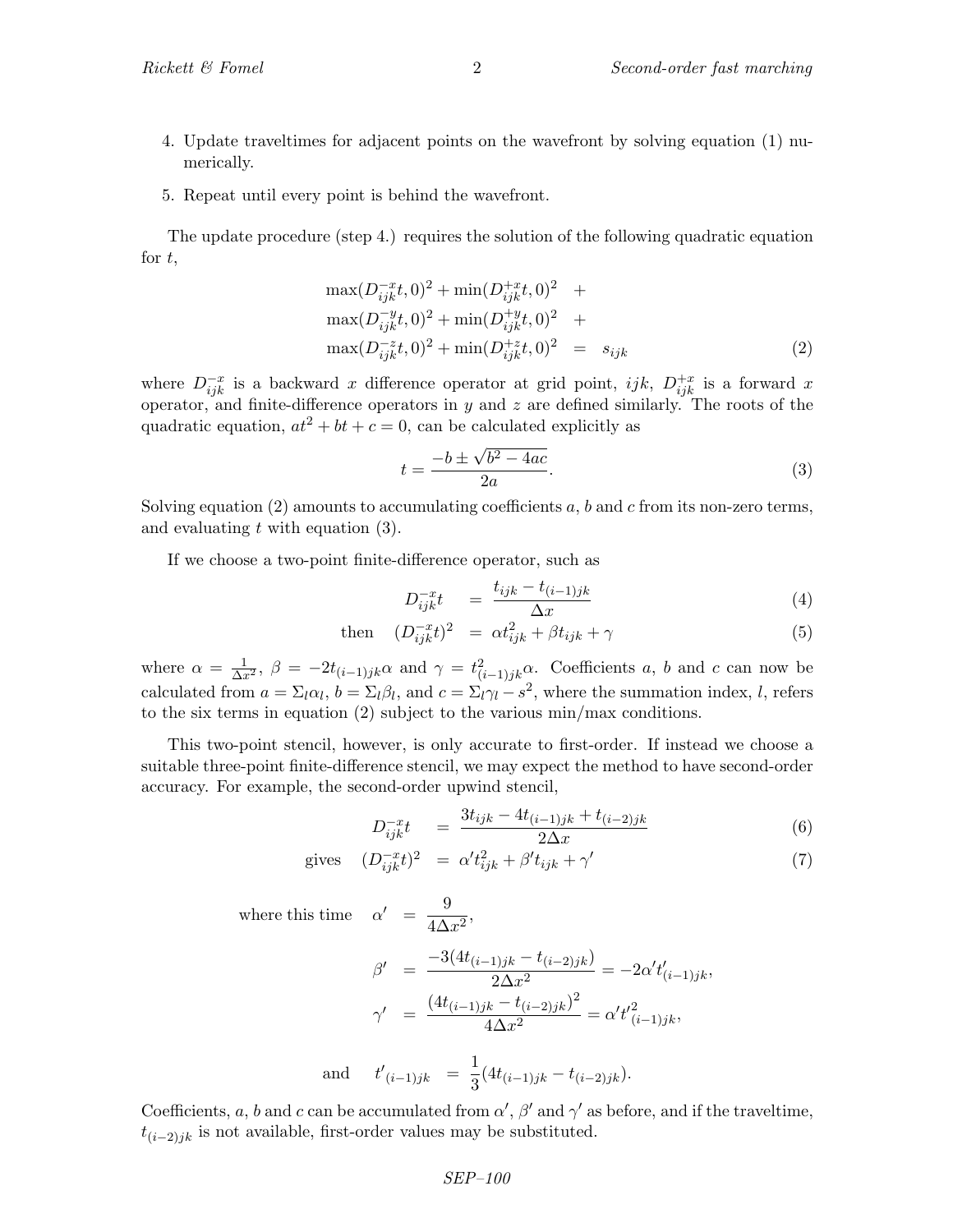# ACCURACY

Figure 1 shows traveltime contour maps computed with the first and second-order fast marching methods on a sparse  $(20 \times 20)$  grid. The large errors for waves propagating at 45◦ to the grid are visibly reduced by the second-order formulation.



Figure 1: Traveltime contours in a constant velocity medium. The solid line shows the exact result. The dashed line shows the first-order (left panel) and second-order (right panel) fast marching results, calculated on a  $20 \times 20$  grid.

Figure 2 shows the average error as a function of grid spacing for the first and secondorder solvers. Not only is the second-order formulation more accurate at large grid spacing, but its accuracy increases more rapidly as grid spacing decreases. Theory predicts the log − log plots of average error against grid spacing to be a linear function with gradient of one for first-order methods, and two for second order methods. In practice, the fast marching results come very close to these criteria up to the limits of machine precision. Figure 2 demonstrates the superiority of the second-order fast marching formulation.

It is worth noting, at this point, that special treatment is required at the source location, since the singularity in wavefront curvature will cause numerical errors to propagate into the traveltime solution. We surround the source with a constant velocity box, within which we calculate traveltimes by ray-tracing. Errors are inversely proportional to the radius of this box. Therefore, if the radius of the box decrease with grid spacing, errors will increase linearly, reducing the accuracy of the method to first-order. For full second-order accuracy, the box size should be independent of grid spacing.

## COMPUTATIONAL COST

The leading term in the computational cost of the fast marching algorithm comes from the first step: choosing the point on the wavefront with the smallest traveltime. Consequently, the cost should not depend strongly on the order of the finite-difference stencil, but rather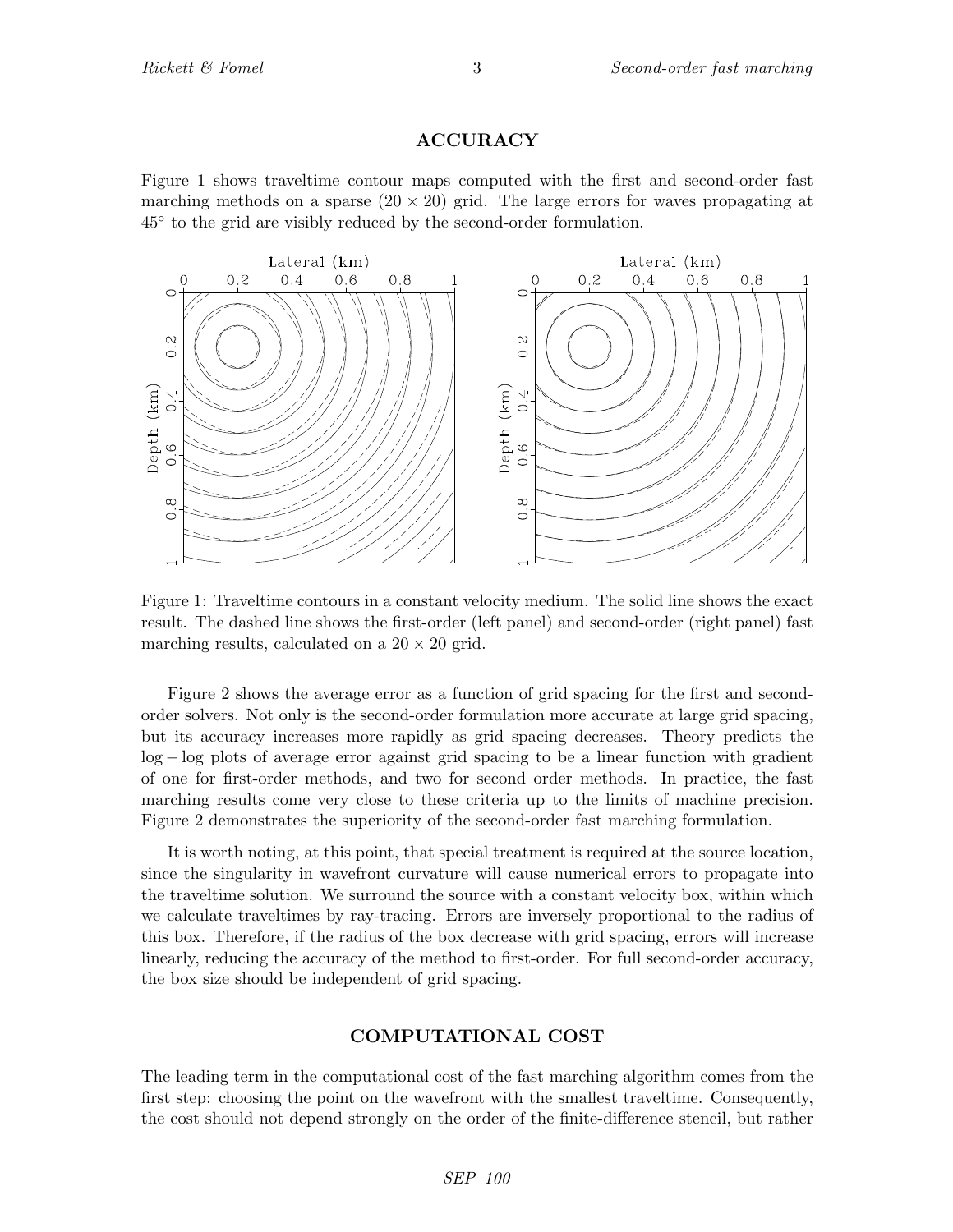

Figure 2: Average error against grid spacing for a constant velocity model. The solid line corresponds to the first-order eikonal solver, and the dashed line corresponds to the second-order solver. The left panel has linear axes, whereas the right panel is a log − log plot.



Figure 3: Traveltime contours calculated through the Marmousi velocity model sampled at 4 m. Solid line shows first-order results, and dashed line shows second-order results.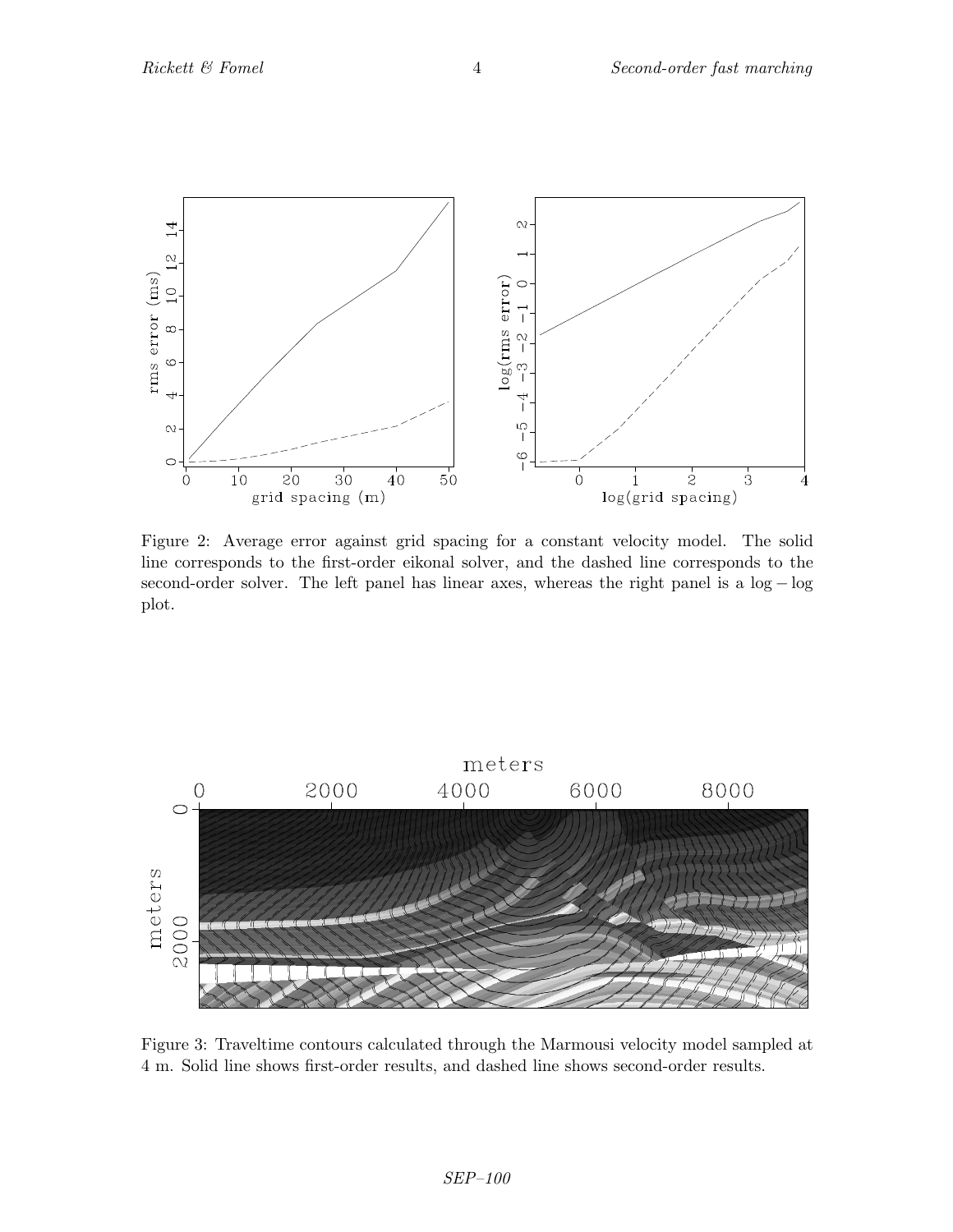the sort algorithm used. Heap sorting has a cost of  $O(\log N)$ , and so in principle, with this algorithm, the fast marching method has a cost of  $O(N \log N)$ .

The left panel of Figure 4 shows a plot of CPU time against  $N$  for the same models as Figure 2. The time shown is elapsed (wall clock) time on a 300 MHz Pentium II. For the largest model computed here, the second-order code takes 11% longer to run than the first-order code, and this percentage decreases as N increases.

Because  $\log N$  grows slowly compared to N, the plot of CPU time against N is dominated by the linear term. The right panel in Figure 4 addresses this issue by showing CPU time divided by  $N$  versus  $N$ . On this graph, the log  $N$  behaviour is clearly visible.



Figure 4: Elapsed CPU time vs. the number of grid points, N, for first-order (solid line) and second order (dashed line) eikonal solvers. Left panel shows CPU time vs N. Right panel shows CPU time/ $N$  vs  $N$ .

#### CONCLUSIONS

We have shown that a second-order implementation of the fast marching eikonal solver produces traveltimes with a much higher accuracy than the first-order implementation. What is more, the additional accuracy is acheived at only a marginal increase in cost.

This second-order implementation should become the standard method for computing first-arrival traveltimes within SEP.

## REFERENCES

- Alkhalifah, T., and S. Fomel, 1997, Implementing the fast marching eikonal solver: Spherical versus cartesian coordinates, in SEP-95: Stanford Exploration Project, 149–171.
- Fomel, S., 1997, A variational formulation of the fast marching eikonal solver, in SEP-95: Stanford Exploration Project, 127–147.
- Popovici, A. M., and J. Sethian, 1997, Three-dimensional traveltime computation using the fast marching method: 67th Ann. Internat. Mtg, Soc. of Expl. Geophys., 1778–1781.